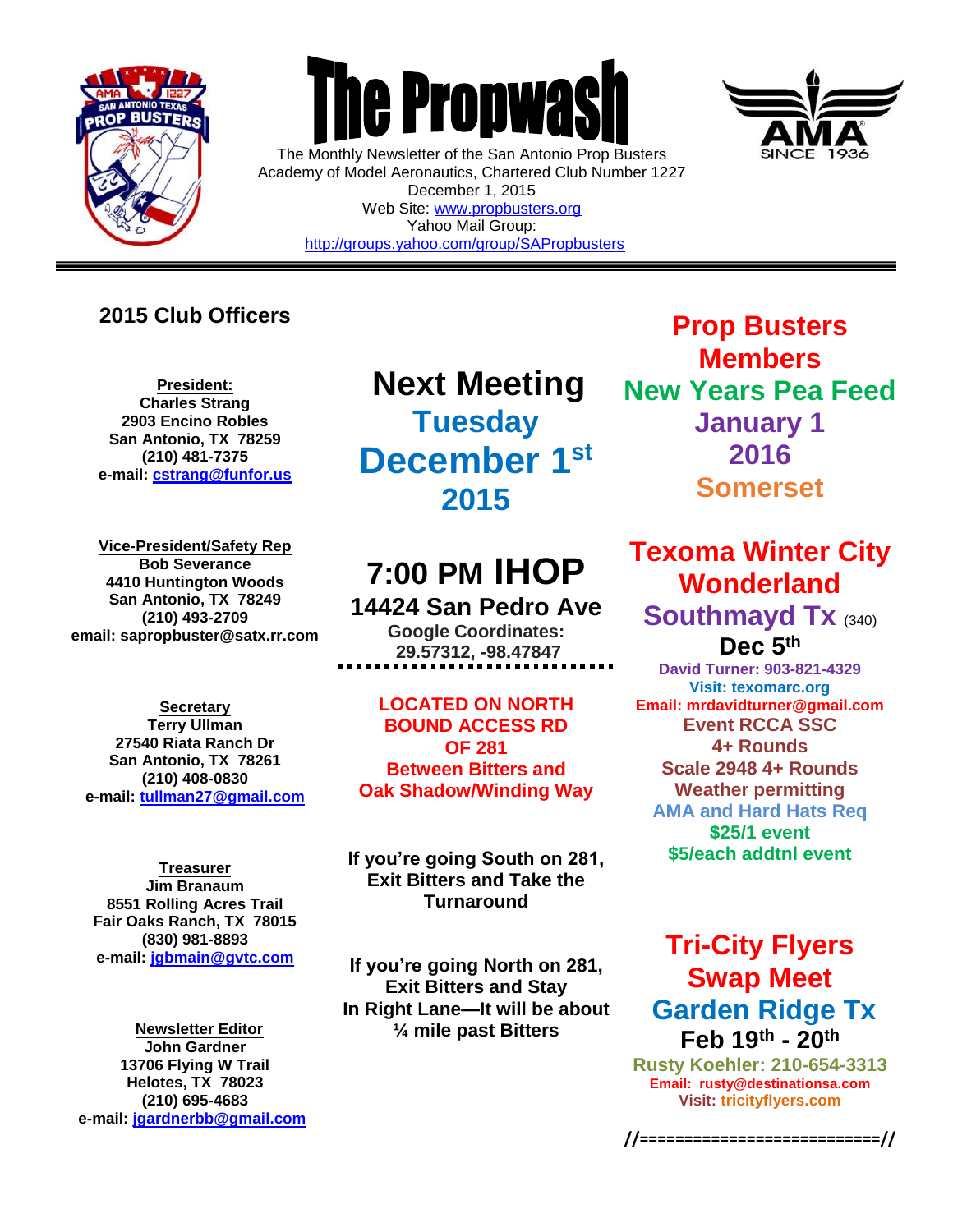**Date:** 11/3/2015, 7:15 PM The meeting of the Prop Busters was called to order by Charles Strang, at IHOP, 14424 San Pedro Ave, just north of Bitters on 281.

#### **Visitors**: None

The October meeting minutes were approved without revision.

**President:** Charles welcomed everyone.

**Vice President/Safety Officer:** Bob reminded all to fly safe and watch out for fire ants, gopher holes, and snakes. Recent rains have exposed some gopher holes and tunnels that need to be filled in to prevent snagging a landing gear or an ankle.

**Secretary:** Terry no comment.

**Treasurer:** Jim reported the various expenses, income, and account balances for October. If you need details contact Jim. He presented a preliminary budget for next year. It was slightly revised from the previous version of the last month. He will go over it again at the next meeting and will seek budget approval.

**Early Bird Raffle: Rick Storm,** Fuel

**Membership:** Rick reported no new members this month.

**Newsletter:** Standing order for the newsletter is that free ads and articles of interest for the newsletter need to be submitted by members to John Gardner by the 17th.

#### **Web Editor**

**Robert Jarzombek** has been updating the club website. The website includes the **FOR SALE items, Photos, Events, Flying Regs, Procedures, Newsletters. Check it out!** 

#### **Old Business:**

The **Turkey Fly** is scheduled for Saturday- Sunday on **November 14- 15** at Somerset with a landing fee of \$15 to include lunch. **Ray Murry** will cook **Gumbo** for Saturday only. Based on 25 pilot plates and 10 plates for spectators sold at \$5 per plate and soda at \$1, it was decided the total budget for the event would be \$230. There would be no food or refreshments served on Sunday.

#### **Emergency Info Sign: Bob Severance**

will gather medical emergency information for San Geronimo Airport.

#### **New Business: Nomination of Officers for 2016:**

Nominations were opened, but no individuals were nominated or volunteered. It was suggested and accepted that all current officers be nominated to serve next year. Nominations will remain open for the next meeting, **So Now Is Your Chance To Participate At Any Level You Choose!**

**General Discussion:** It was recognized that it is difficult to safely cross the cattle guard when closing or opening the highway gate when entering and leaving, respectively. It is understood that until the problematic horse leaves, the gate must remain closed. Fixing a safe path over the cattle guard was discussed and a plan was hatched, if

in fact the horse problem was still present. Jim will discuss options with the land owner.

(**Post note:** the **HORSE is gone**, so there is now **NO NEED TO CLOSE THE HIGHWAY GATE unless you are the last to leave!**)

#### **MODEL OF THE MONTH**:

**Jack Witteman** showed his new Sig Kadet LT-40 ARF. He will use this larger plane to advance his flying skills beyond his experience flying smaller lighter aircraft using gyrostabilization. He explained that he will be installing an Eflite 32 motor with a 50 Amp ESC, with a 4S-4500 mAh battery. Jack added a stiffer aluminum landing gear (anticipating the need for landing practice?).

**Lee Moore** showed his scale model of a Roscoe Turner Special LRT 14 that he assembled from a short kit from T&J Models. The wing has a foam core, sheeted with balsa. The plane is powered by 900kv motor using 3S-3300 mAh battery with a 40 Amp ESC. The original plane was powered with a twin row WASP 7 cylinder to make a 14 cylinder engine producing 1,000 hp. Lee had custom decals made to enhance his scale model.

#### **Model of the Month** went to **Lee Moore**.



**Jack with his Kadet LT-40**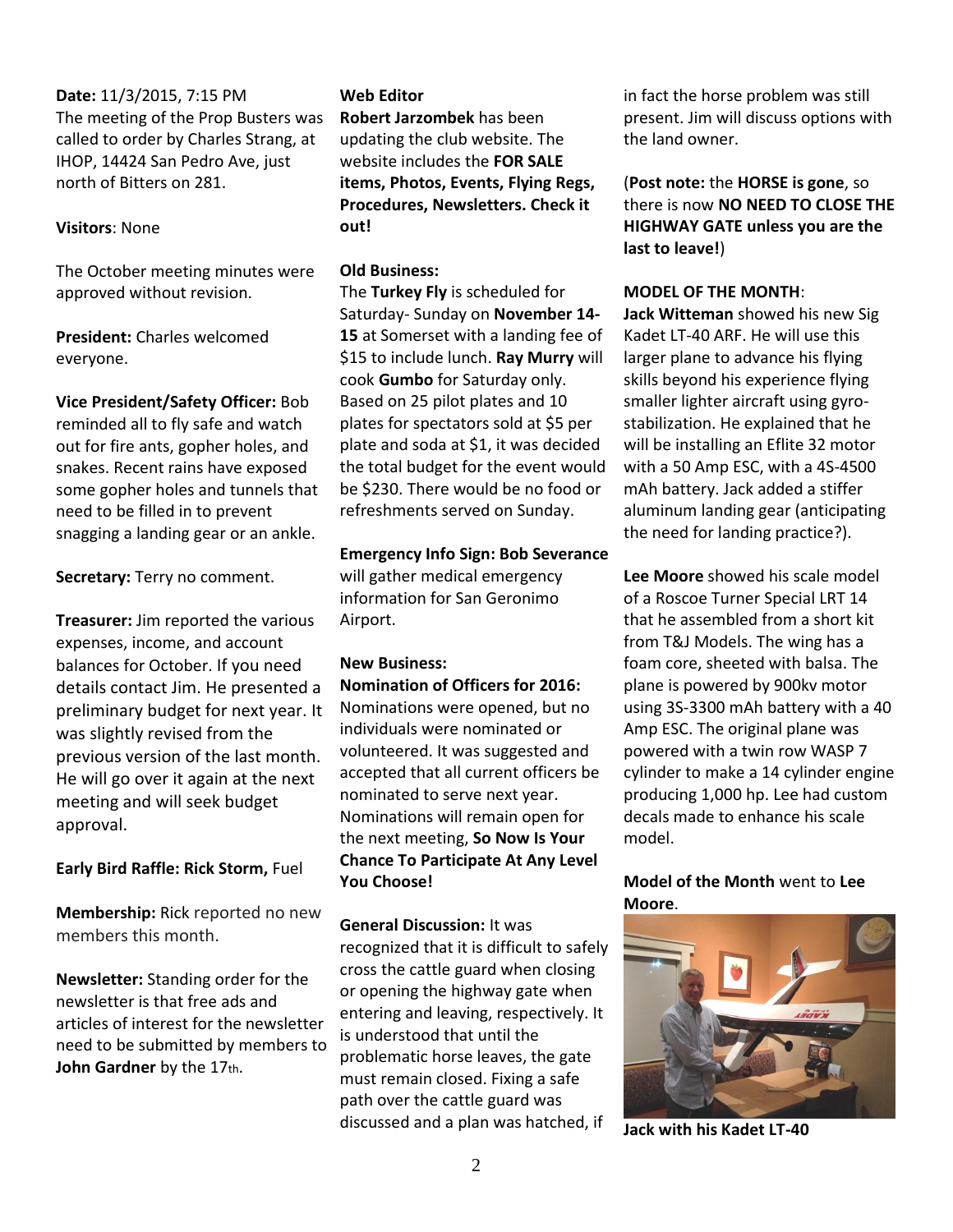

**Lee with his Roscoe Turner Special LRT 14**

**CRASH DUMMY: No One Fessed Up!**

**The Raffle: Rick Storm-**Digital Caliper **Bob Severance**-Fuel, push rods **Lee Moore**-CA **Charles Strang**-foam CA, tubing, hinge center tool **Jack Witteman**-Foam, hinge slot knife **Robert Jarzombek**-Red MonoKote

Adjourned 8:25 PM Submitted by Secretary: Terry Ullman

(**Post note:** the **HORSE is gone**, so there is **NO NEED TO CLOSE THE HIGHWAY GATE unless you are the last to leave!**)

**Special Note: When Locking the Gate at the Cattle Guard, Run the lock through Only the End Most links of the chain.** 

**If you need to get to the fly over area, do not climb over the electric fence as that puts strain on the wire. USE THE HOT GATE IN THE MIDDLE OF THE FENCE.** 

**Grasp only the plastic handle on the Top wire, unhook that line and hang it on the hook of the corresponding T post to the right. Do the same for the Middle and** 

**Bottom wires. Reverse to close the HOT GATE. Be careful not to get shocked! If in doubt, get HELP**

**Call Us for All Your Copier, Printer & FAX Needs Prop Buster Members Receive a 5% Discount on All Supplies**

**AMERICOPY, Inc.** 6075 De Zavala Rd #J San Antonio, TX 78724 **(210) 381-3568 Fax: (210) 829-5554** Digital Copier/Printers

Print/FAX/Copy/Scan High Speed Laser Printers Laser Printer Toner Cartridges Fax Toner & Supplies Maintenance Contracts Nation Wide Delivery

> **Royal Copystar** Steve Curtis – Owner

**Al's Hobbies 7121 Highway 90 Suite 150 San Antonio, TX 78227 Voice: (210) 645-1050 Fax: (210) 645-6450 alshobbies@usa.com**

**Radio Control Headquarters 14910 Nacogdoches #110 San Antonio, TX 78247 (210) 651-0435 Fax: (210) 650-3568 [info@rchqonline.com](mailto:info@rchqonline.com)**

**Membership Notes** By Richard Storm (210) 680-5653 // E-Mail: rstorm@satx.rr.com



*Need a membership list? e-mail me and I'll send you a fresh one.*

NEED AN INSTRUCTOR? Call Me,

November has been generally cold and wet but we did have some good flying days.

We did have as couple potential new members visit us during the Turkey Fly on the  $14<sup>th</sup>$ . We had a comfortable group of flyers in all and Ray Murry's Gumbo was delicious.

The following SAPB members have birthdays in December.

Day of Birth Member Name

- 2 Willie Wuest
- 4 Anthony T. Galindo
- 9 Sidney E. Hipp
- 15 Steven H. Young
- 18 Thomas D. Richards
- 19 Steve A. Kossl
- 29 Ronald M. Dietes

**Special Thanks To HobbyTown USA For Supporting the Raffle**

**HobbyTown USA 2501 NW Loop 410 San Antonio, TX 78230 (210) 348-8697 Fax: (210) 829-8707 [www.hobbytownsatx.com](http://www.hobbytownsatx.com/) E-mail[: sanhobbie@aol.com](mailto:sanhobbie@aol.com)**